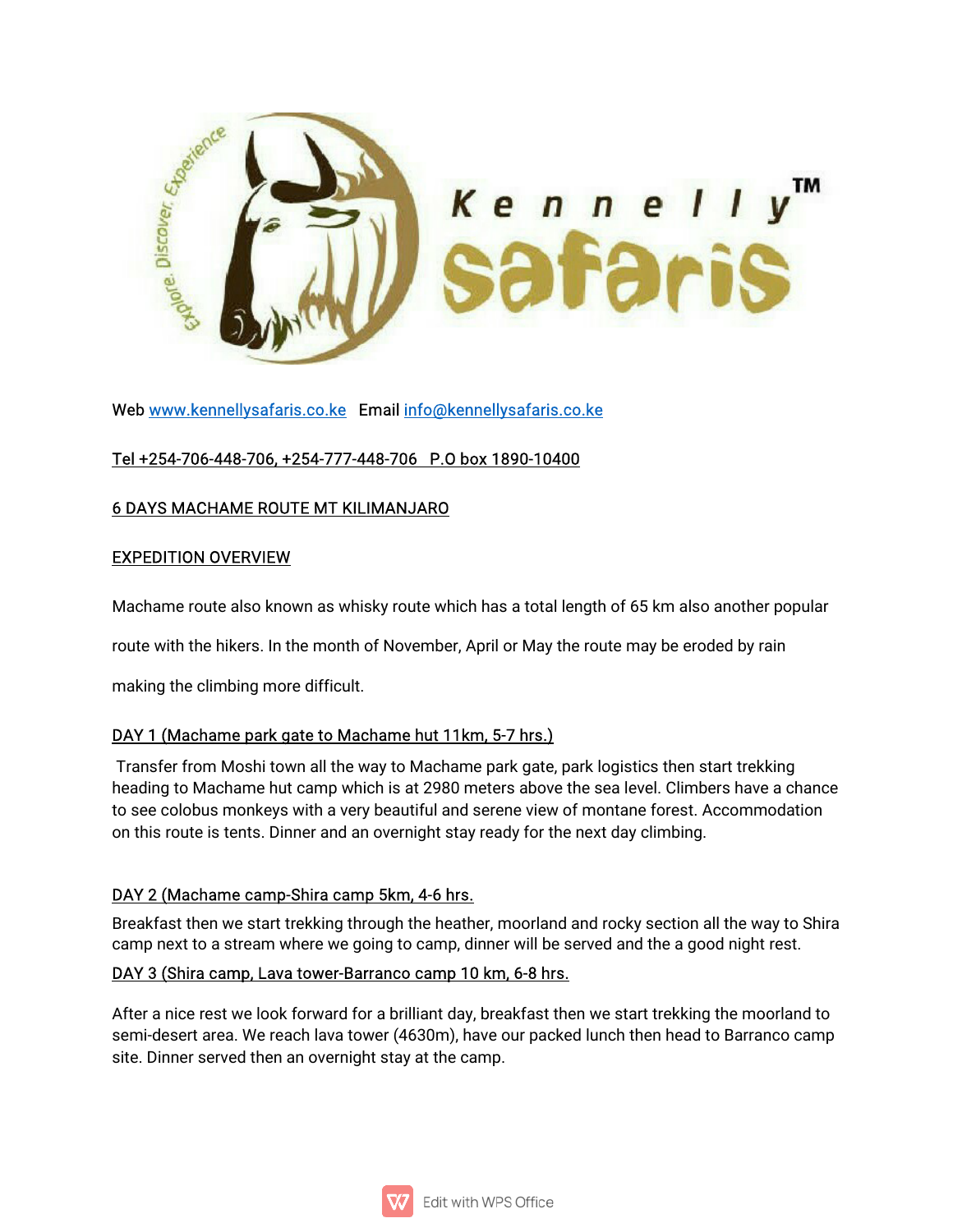# DAY 4 (Barranco camp-Barafu 9km, 6-8 hrs.)

Early morning breakfast, then we start trekking, then leave the camp and continue on a steep ridge up the Barranco wall, through Karanga valley to the junction which connects with the Mweka trail, we continue up to Barafu camp. Dinner and an overnight stay.

#### DAY 5 (Barafu camp, summit day.)

Wake up early in the morning (midnight to 2 a.m.) attempt summit between the Rebmann and Ratzel glacier. You will enjoy the African sunrise at Uhuru peak. From the summit we start descending down to the Mweka camp stopping at Barafu for lunch then proceed to Mweka camp and enjoy our last evening at the mountain.

#### DAY 6 (Mweka camp, Mweka park gate – Moshi town)

After breakfast we continue the descent down to the Mweka camp gate then back to Moshi.

# INCLUDED

-All park fees and government taxes.

-Accommodation (huts or tents) while at the mountain

-Rescue fee

-18% VAT on tour fee & services which cost nearly 55% of the total cost charged

-Transportation to and from the mountain gate

- Professional guide, cooks and porters

-Three meals per day while on the mountain

-Filtered water throughout the trek

-Fair wages for the mountain crew as approved by the Kilimanjaro National Park Authority (KINAPA), Kilimanjaro Association of Tour operators (KIATO)

EXCLUDED

-Tips and gratuity.

-Laundry.

-Personal items.

- Travel insurance (please confirm you are covered to hike above 3000-5000 meters above the sea level).

-International flights.

-visa to Tanzania (\$50 except for Canadian and USA passport holders which is \$100)

-Any other extras not detailed in the above itinerary.

#### REQUIRMENTS